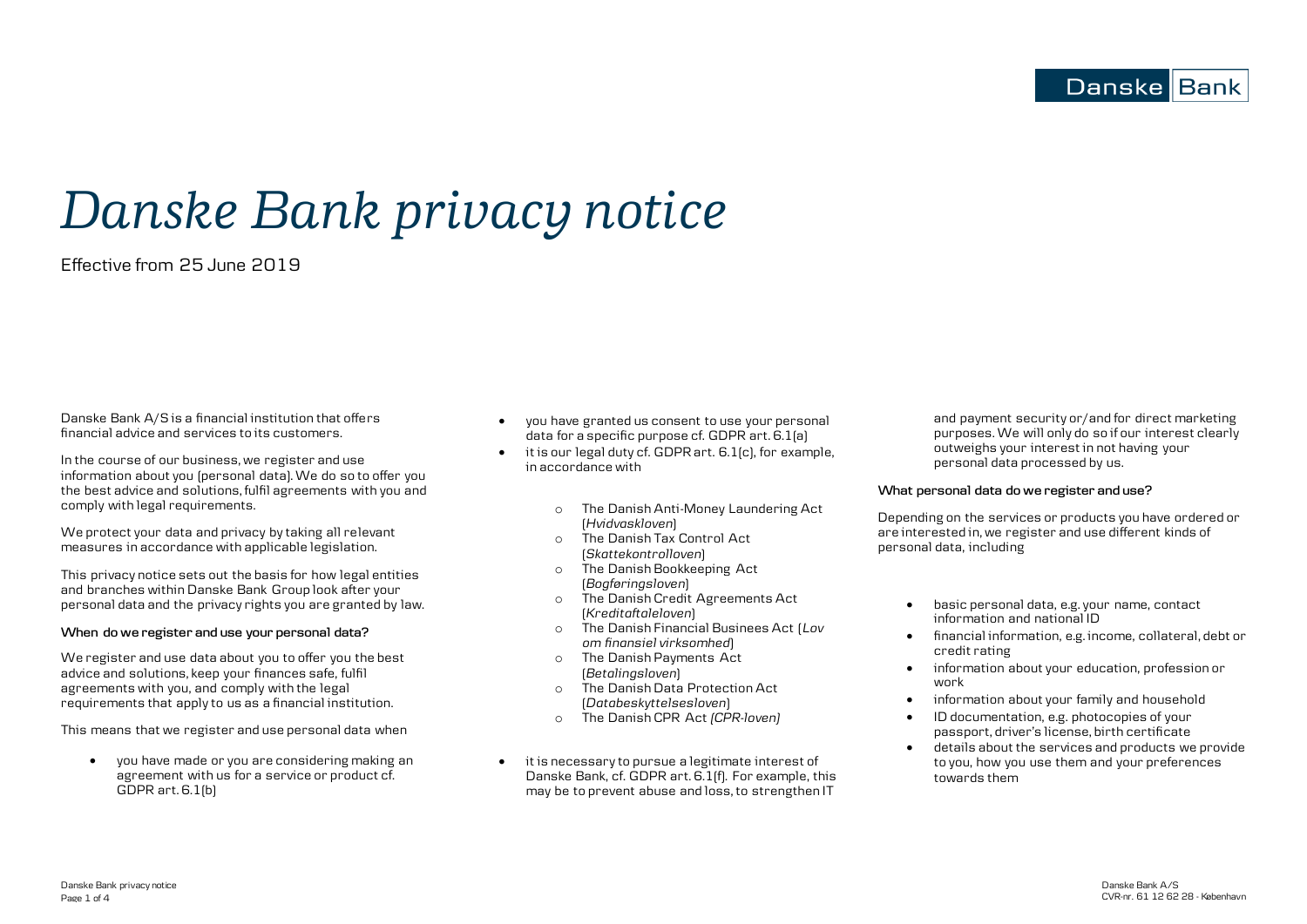#### *Sensitive data*

We register sensitive data only when we need it to advise you on or offer you a product or service. We will seek your explicit consent to register sensitive personal data cf. GDPR art. 9.2(a), unless we are permitted to register sensitive data without your consent by law cf. GDPR art. 9.2(f), for example when exercising our legal claims. Sensitive personal data we may register includes

- trade union membership information
- information about your health and your genetic background, e.g. inherited health qualities, and biometric data, e.g. facial image
- information about your religious or philosophical beliefs

Finally, sensitive data can appear in relation to budget information you give us and transactions you ask us to initiate, and which we as a consequence process.

We may also register other personal data if needed to provide you with specific products or services or we are required by law to do so.

Our ability to offer you the best advice and solutions very much depends on how well we know you. Consequently, it is important that the information you provide is correct and accurate and that you keep us updated on any changes.

### **Why and how do we register and use your personal data?**

We register and use personal data for the provision of financial services and products, including

- payment services
- accounts
- loans and credits
- digital banking solutions
- investment services and advice
- insurance services

We also register and use data for other activities related to the provision of certain services and products, including

- customer care, advice and administration
- credit assessment
- developing and managing our products, services and business, including to test our systems
- marketing of our services and products
- setting fees and prices for our services and products
- customer identification and verification
- risk management
- recovering outstanding debt
- protecting you and Danske Bank against fraud
- complying with legal requirements

We collect the information directly from you or by observing your actions, for example when

- you fill out applications and other forms for ordering services and products
- you submit specific documents to us
- you talk to us on the phone. When you call us or when we call you at your request or to follow up on your inquiry, conversations may be recorded and stored due to documentation and security purposes. Before an employee answers the call or before you enter the queue, you will be notified if the call will be recorded. In few situations, e.g. in case of long waiting time, your call can though be redirected to a non-recorded employee without notifying you. If we talk with you about investment

services, we are obliged to record and store our telephone conversation.

- you use our website, mobile applications, products and services
- you participate in our customer surveys or promotions organised by us
- you communicate with us via electronic media, including for instance e-mails

#### **How long do we store your personal data?**

We keep your data only for as long as it is needed for the purpose for which your data were registered and used. Therefore, we keep your information as long as we are providing a financial service or product to you. When your business connection with us has terminated we normally keep your data for a further 7 years. This is primarily due to our obligations under the Bookkeeping Act, the Anti-Money Laundering Act and requirements from the Financial Supervisory Authority. In certain circumstances we keep your information for a longer period of time. This is the case for example:

- if your personal information form part of our calculation of our capital requirements then we may keep your information for up to 20 years,
- if the statute of limitation is 10 years then we may keep your data for up to 10 years.

#### **Third parties and your personal data**

#### **Personal data from third parties**

We register and use data from third parties, for instance

 Shops, banks, payment and services providers when you use your credit or payment cards. Danske eBanking or other payment services. We register and use the data to execute payments and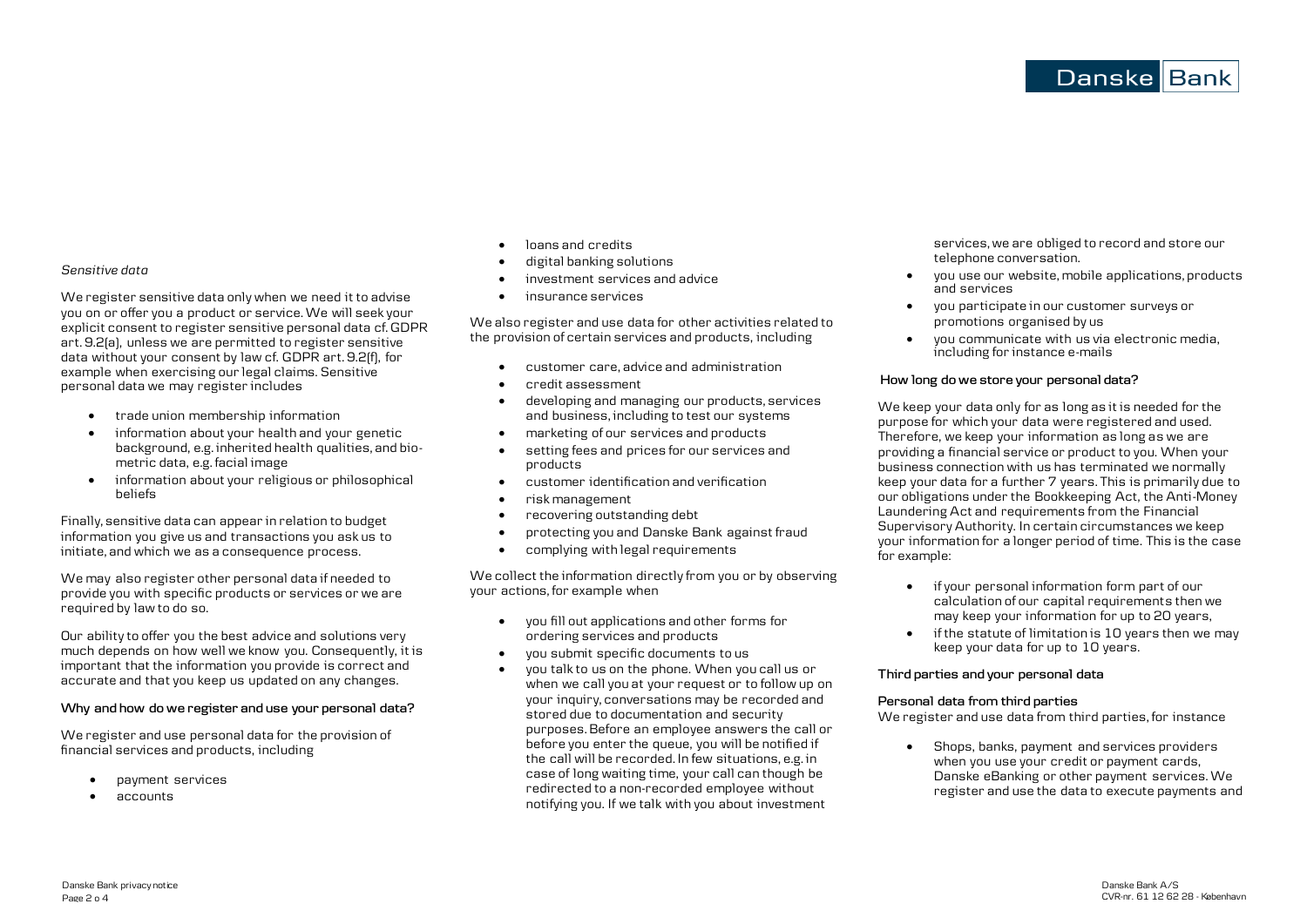prepare account statements, payment summaries and the like.

- The Danish Central Office of Civil Registration and other publicly accessible sources and registers. We register and use the data, for example to check data accuracy.
- Entities of Danske Bank Group (if we have your consent), credit rating agencies and warning registers. We register and use the data to perform credit assessments. We update the data regularly.
- Entities of Danske Bank Group. We register and use data from their notifications to the State Prosecutor for Serious Economic and International Crime (SØIK) in accordance with anti-moneylaundering legislation.
- Entities of Danske Bank Group and business partners (including correspondent banks and other banks) if we have your consent or statutory provisions allow. We register and use the data for example to enable you to use banking services abroad.

#### **Third parties that we share your personal data with**

In some instances, we may share personal data with third parties inside or outside Danske Bank Group:

- If you have asked us to transfer an amount to others, we disclose data about you that is necessary to identify you and fulfil the agreement.
- We disclose data about you to public authorities as required by law or according to court orders or requests from the police, the bailiff or other authorities, including to the State Prosecutor for Serious Economic and International Crime (SØIK) in accordance with the Danish Anti-Money-Laundering Act, to the Danish Tax Authorities in accordance with the Danish Tax Control Act and to

the Danish central bank (Danmarks Nationalbank) for statistical and other purposes.

- We may disclose data with your consent or if permitted under existing legislation internally within the group and to external business partners (including correspondent banks and other banks).
- We share your personal data with credit rating agencies. If you default on your obligations to Danske Bank, we may report you to credit rating agencies and/or warning registers in accordance with applicable regulation.
- In connection with IT development, hosting and support, we transfer personal data to data processors, including data processors in third countries outside the EU and the EEA, such as Danske Bank India. We ensure that your rights are safeguarded and that the level of protection is maintained in connection with such data transfers by using, for example, standard contracts approved by the European Commission or the Danish Data Protection Agency. You can get a copy of the standard contract by contacting us.

#### **Profiling and automated decisions**

#### **Profiling**

Profiling is a form of automated processing of your personal data. We use profiling and data modelling e.g. to be able to offer you specific services and products that meet your preferences, prevent anti-money laundering, determine prices of certain services and products, detect fraud and fraud risk, evaluate the likelihood of default risk, valuate assets and for marketing purposes.

#### **Automated decision-making**

With automated decision making, we use our systems to make decisions based on the data we have about you. We use automated decisions for example to approve loans or credit cards and to prevent fraud. Automated decision making helps us make sure that our decisions are quick, fair, efficient and correct, based on what we know.

#### **Your rights**

#### **Insight into your personal data**

You can obtain insight into the personal data we registered and use, where it comes from and what we use it for. You can obtain information about for how long we store your data and about who receives data about you, to the extent that we disclose data in Denmark and abroad. Your right of access may, however, be restricted by legislation, protection of other persons' privacy and consideration for our business and practices. Our know-how, business secrets as well as internal assessments and material may also be exempt from the right of insight.

#### **Manual processing**

You can obtain insight into how an automated decision was made and the effects of the decision, and you are entitled to manual processing of any automated assessment.

#### **Right to object**

In certain circumstances, you have a right to object to our processing of your personal information. This is the case for example when the processing is based on our legitimate interest.

#### **Objection to direct marketing**

You have the right to object to our use of your personal information for direct marketing purposes, including profiling that is related to such purpose.

#### **Correction or erasure of Danske Bank's data**

If the data is incorrect, incomplete or irrelevant, you are entitled to have the data corrected or erased with the restrictions that follow from existing legislation and rights to